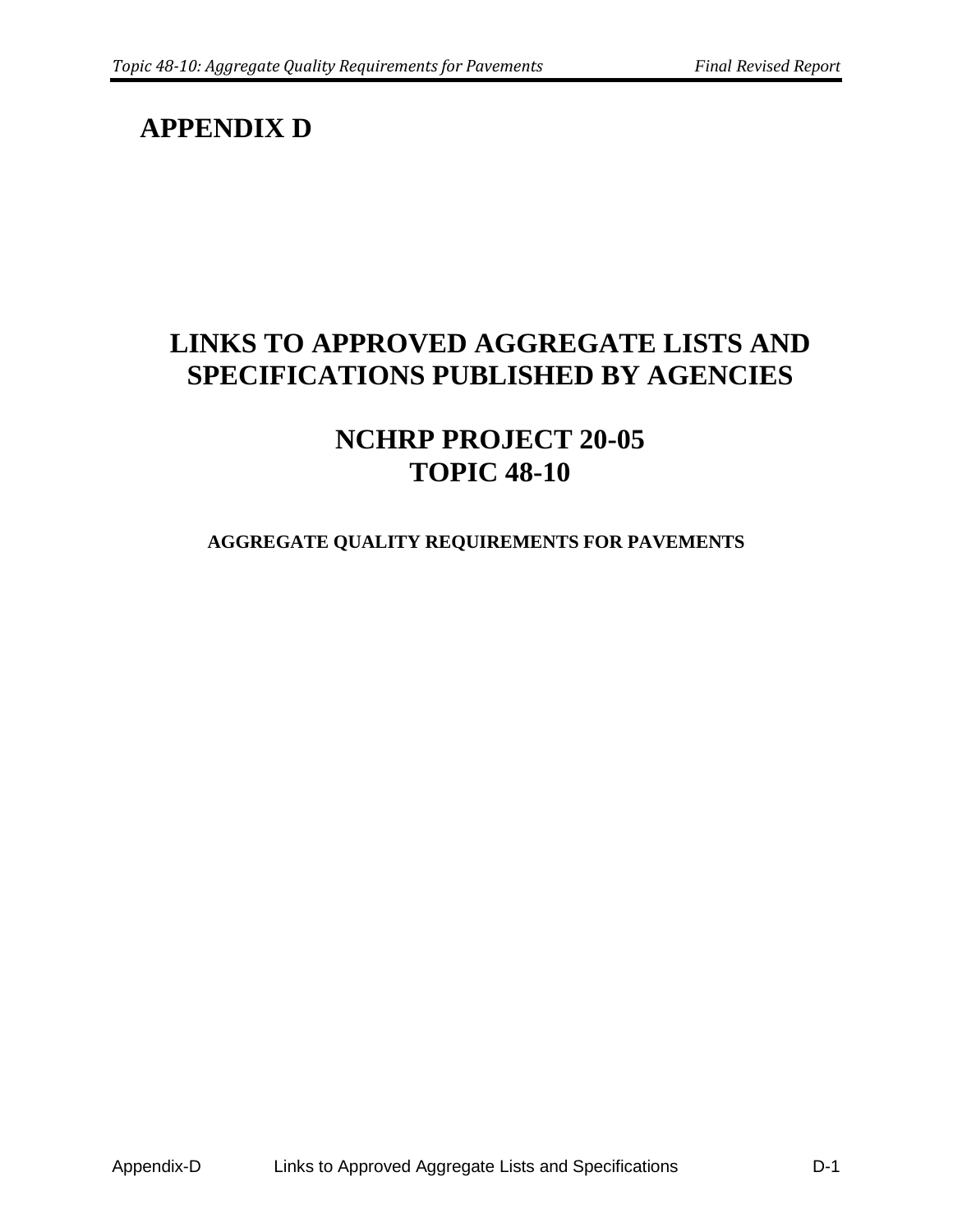| <b>ALABAMA</b>                                                                                         |  |
|--------------------------------------------------------------------------------------------------------|--|
| List I-1: Sources of Approved List of Coarse and Fine Aggregates                                       |  |
| URL: https://www.dot.state.al.us/mtweb/Testing/MSDSAR/pdf/QMSD/Li01.pdf                                |  |
| <b>Standard Specifications for Highway Construction</b>                                                |  |
| URL:                                                                                                   |  |
| https://www.dot.state.al.us/conweb/pdf/Specifications/2012%20DRAFT%20Standard%20Spec                   |  |
| s.pdf                                                                                                  |  |
| <b>ALASKA</b>                                                                                          |  |
| Alaska Test Methods Manuals (2016)<br>$\bullet$                                                        |  |
| URL:                                                                                                   |  |
| http://www.dot.alaska.gov/stwddes/desmaterials/mat_waqtc/assets/pdf/testman/2016/rev2/atm              |  |
| m2016r2_all.pdf                                                                                        |  |
| <b>Standard Specifications for Highway Construction</b>                                                |  |
| URL: http://www.dot.state.ak.us/stwddes/dcsspecs/assets/pdf/hwyspecs/sshc2017.pdf                      |  |
| <b>ARIZONA</b>                                                                                         |  |
| Standard Specification for Road and Bridge Construction (2008)<br>$\bullet$                            |  |
| URL: https://www.azdot.gov/docs/business/2008-standards-specifications-for-road-and-                   |  |
| bridge-construction.pdf                                                                                |  |
| <b>ARKANSAS</b>                                                                                        |  |
| List of Approved Fine And Coarse Sources of Aggregates<br>$\bullet$                                    |  |
| URL:                                                                                                   |  |
| http://s3.amazonaws.com/zanran_storage/www.arkansashighways.com/ContentPages/252704<br><u>6007.pdf</u> |  |
|                                                                                                        |  |
| Arkansas 2014 Standard Specification for Highway Construction                                          |  |
| URL: https://www.arkansashighways.com/standard_specifications.aspx                                     |  |
| <b>FLORIDA</b>                                                                                         |  |
| Materials Acceptance and Certification System                                                          |  |
| Approved Aggregate Products from Mines or Terminals Listing                                            |  |
| URL: https://mac.fdot.gov/smoreports                                                                   |  |
| Standard Specifications for Road and Bridge. Construction                                              |  |
| URL:                                                                                                   |  |
| http://www.fdot.gov/programmanagement/Implemented/SpecBooks//Files/117eBook.pdf                        |  |
| <b>GEORGIA</b>                                                                                         |  |
| Qualified Products List (QPL 1 and 2)<br>$\bullet$                                                     |  |
| URL: http://www.dot.ga.gov/PartnerSmart/Materials/Documents/qpl01.pdf                                  |  |
| http://www.dot.ga.gov/PartnerSmart/Materials/Documents/qpl02.pdf                                       |  |
| <b>Standard Specifications Construction of Transportation Systems</b>                                  |  |
| URL: http://www.dot.ga.gov/PartnerSmart/Business/Source/specs/DOT2013.pdf                              |  |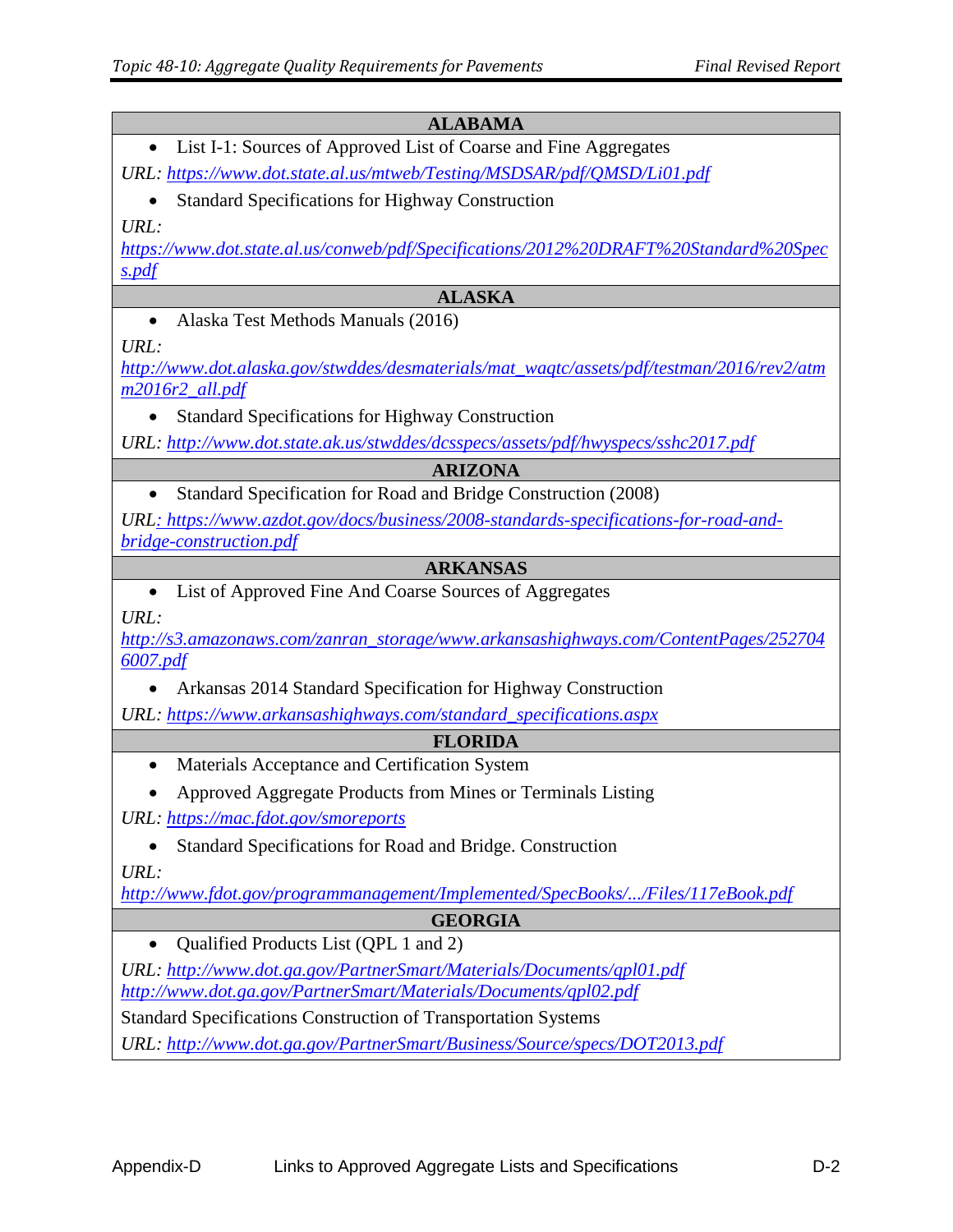| <b>IDAHO</b>                                                                                |  |  |
|---------------------------------------------------------------------------------------------|--|--|
| <b>Qualified Aggregate Material Suppliers</b>                                               |  |  |
| URL: http://apps.itd.idaho.gov/apps/materials/QPL.aspx and Section 265.00: "Qualified       |  |  |
| <b>Aggregate Material Suppliers"</b>                                                        |  |  |
| <b>Standard Specification for Highway Construction</b>                                      |  |  |
| URL: http://apps.itd.idaho.gov/apps/manuals/SpecBook.pdf                                    |  |  |
| <b>ILLINOIS</b>                                                                             |  |  |
| Approved/Qualified Producer List of Aggregate Sources                                       |  |  |
| URL: http://www.idot.illinois.gov/assets/uploads/files/doing-business/specialty             |  |  |
| lists/highways/materials/materials-&-physical                                               |  |  |
| research/aggregate/approvedaggregatesources.pdf                                             |  |  |
| Standard Specifications for Road and Bridge Construction<br>$\bullet$                       |  |  |
| URL: http://www.idot.illinois.gov/Assets/uploads/files/Doing-Business/Manuals-Guides-&-     |  |  |
| Handbooks/Highways/Construction/Standard-                                                   |  |  |
| Specifications/Standard%20Specifications%20for%20Road%20and%20Bridge%20Constructi           |  |  |
| $on\%202016.pdf$                                                                            |  |  |
|                                                                                             |  |  |
| <b>INDIANA</b>                                                                              |  |  |
| <b>Certified Aggregate Sources</b><br>$\bullet$                                             |  |  |
| URL: http://www.in.gov/indot/div/mt/appmat/pubs/apl03.pdf                                   |  |  |
| 2018 Standard Specifications                                                                |  |  |
| URL: http://www.in.gov/dot/div/contracts/standards/book/sep17/2018Master.pdf                |  |  |
| <b>IOWA</b>                                                                                 |  |  |
| General Aggregate Source Information<br>$\bullet$                                           |  |  |
| URL: https://iowadot.gov/Construction_Materials/materialsforms/T203.pdf                     |  |  |
| Standard specifications For Highway and bridge Construction                                 |  |  |
| URL: https://www.iowadot.gov/specifications/Specificationsseries2012.pdf                    |  |  |
| <b>KANSAS</b>                                                                               |  |  |
| List of Non-Reactive Siliceous Aggregate Sources for Concrete (PQL-3.1)                     |  |  |
| List of Freeze/Thaw Resistant Coarse Aggregate Sources for on-Grade Concrete<br>(OGCA list) |  |  |
| URL: https://www.ksdot.org/Assets/wwwksdotorg/bureaus/burMatrRes/PQL/pql-03-01.pdf          |  |  |

• Standard Specifications for State Road and Bridge Construction

*URL:<https://www.ksdot.org/burconsmain/specprov/specifications.asp>*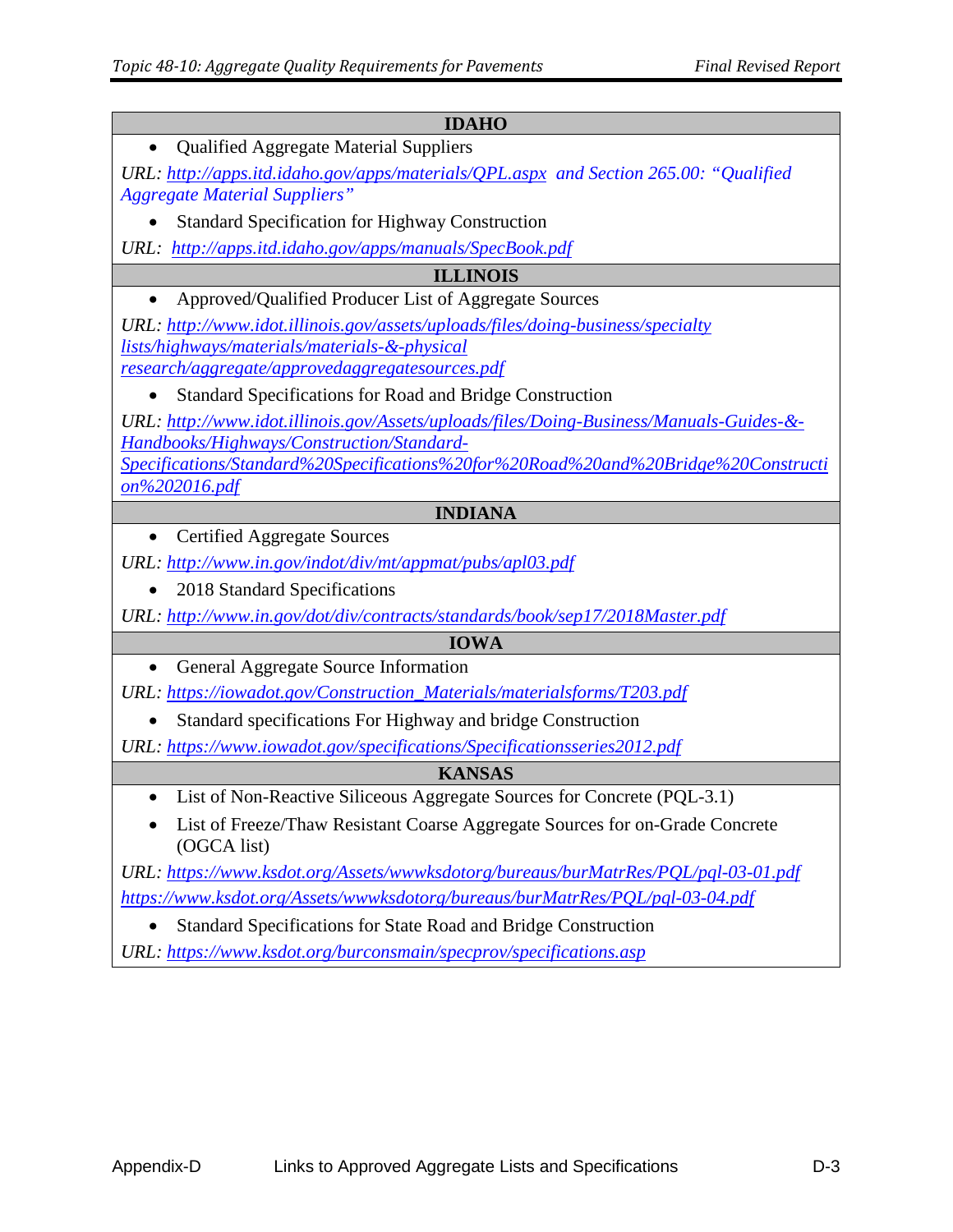| <b>KENTUCKY</b>                                                                                                                  |  |  |
|----------------------------------------------------------------------------------------------------------------------------------|--|--|
| List of approved materials                                                                                                       |  |  |
| URL: http://transportation.ky.gov/Materials/Documents/LAM.PDF                                                                    |  |  |
| Standard Specifications for State Road and Bridge Construction=                                                                  |  |  |
| URL:                                                                                                                             |  |  |
| http://transportation.ky.gov/Construction/Standard%20amd%20Supplemental%20Specificatio                                           |  |  |
| ns/Complete%20KYTC%20Standard%20Specifications-2012.pdf                                                                          |  |  |
| <b>MARYLAND</b>                                                                                                                  |  |  |
| Maryland State Highway Administration: Coarse and Fine Aggregate Test Data<br>URL: https://www.roads.maryland.gov/OMT/AggBlt.pdf |  |  |
|                                                                                                                                  |  |  |
| <b>Standard Specifications for Construction and Materials</b><br>URL:                                                            |  |  |
| http://www.roads.maryland.gov/ohd2/2017_STD_Specifications_Construction_Materials.zip                                            |  |  |
| <b>MICHIGAN</b>                                                                                                                  |  |  |
| Approved list of aggregate sources                                                                                               |  |  |
| URL: http://www.michigan.gov/documents/mdot/MDOT                                                                                 |  |  |
| MaterialSourceGuideComplete_Linked_181739_7.pdf                                                                                  |  |  |
| <b>Standard Specifications for Construction</b>                                                                                  |  |  |
| URL: http://mdotcf.state.mi.us/public/specbook/files/StdSpecs_2012_All.zip                                                       |  |  |
| <b>MINNESOTA</b>                                                                                                                 |  |  |
| <b>Standard Specifications for Construction</b>                                                                                  |  |  |
| URL: http://www.dot.state.mn.us/pre-letting/spec/2016/2016specbook.pdf                                                           |  |  |
| <b>NEBRASKA</b>                                                                                                                  |  |  |
| Gravel and Rock Producers List - 2016                                                                                            |  |  |
| URL: http://dot.nebraska.gov/media/6379/gravrock2016.pdf                                                                         |  |  |
| <b>Standard Specifications for Highway Construction</b>                                                                          |  |  |
| URL: http://dot.nebraska.gov/media/6897/specbook-2007.pdf                                                                        |  |  |
| <b>NEW YORK</b>                                                                                                                  |  |  |
| Approved Materials List and Approval Procedures                                                                                  |  |  |
| URL: https://www.dot.ny.gov/divisions/engineering/technical-services/materials-bureau                                            |  |  |
| <b>Standard Specifications (USC)</b><br>$\bullet$                                                                                |  |  |
| URL: https://www.dot.ny.gov/main/business-center/engineering/specifications/busi-e-                                              |  |  |
| standards-usc/usc-repository/2017_9_specs_usc.pdf                                                                                |  |  |
| <b>NORTH CAROLINA</b><br><b>Standard Specifications for Roads and Structures</b><br>$\bullet$                                    |  |  |
| URL:                                                                                                                             |  |  |
| https://connect.ncdot.gov/resources/Specifications/2012StandSpecsMan/PDF/2012%20Standa                                           |  |  |
| rd%20Specifications%20Manual%20with%20ASTM.pdf                                                                                   |  |  |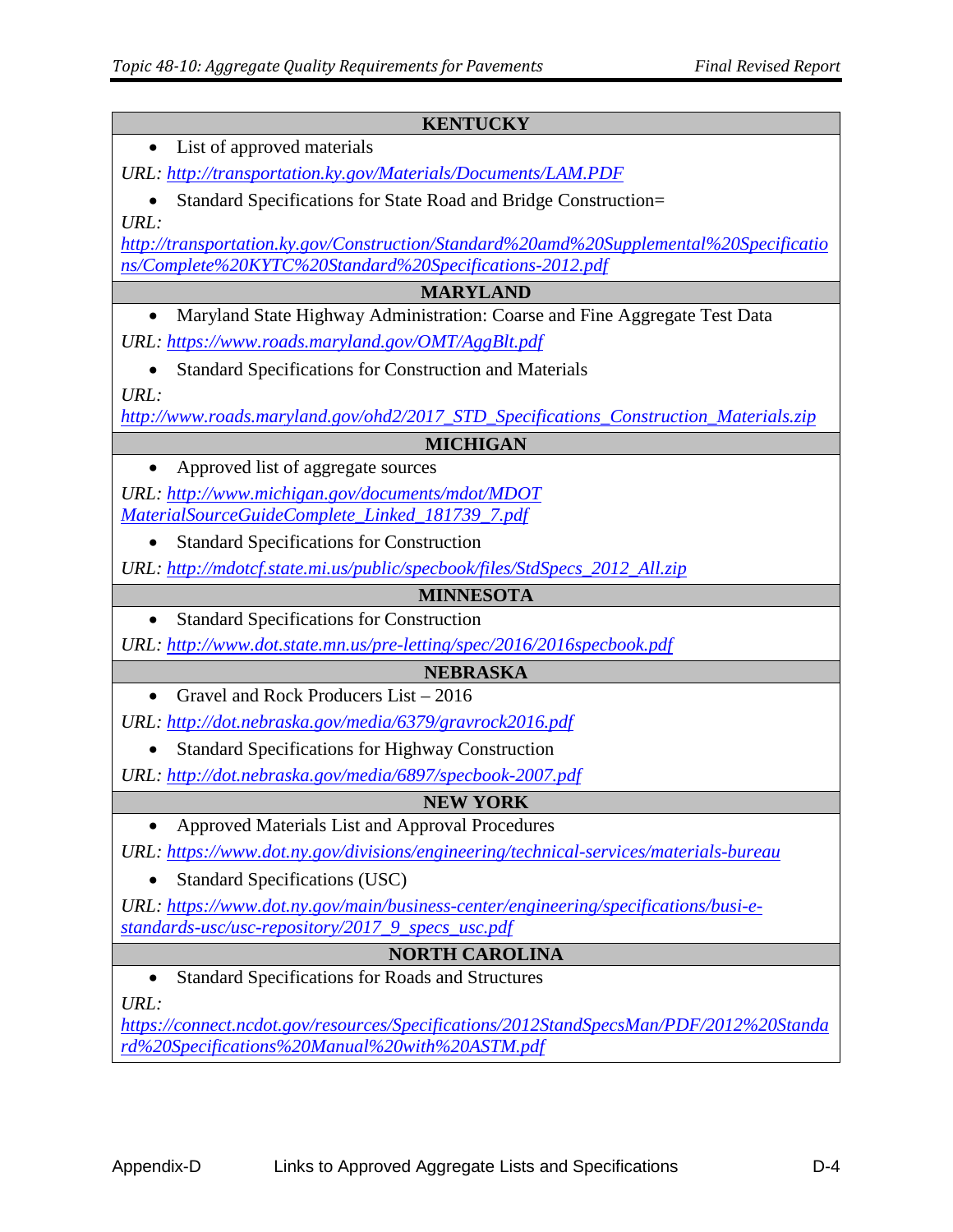| <b>OHIO</b>                                                                                                       |  |
|-------------------------------------------------------------------------------------------------------------------|--|
| <b>Construction and Material Specifications</b><br>$\bullet$                                                      |  |
| URL:                                                                                                              |  |
| https://www.dot.state.oh.us/Divisions/ConstructionMgt/OnlineDocs/Specifications/2016CMS/2                         |  |
| 016 CMS 11022015 final to printer.pdf                                                                             |  |
| <b>SOUTH CAROLINA</b>                                                                                             |  |
| Qualified Products Policies & Listings                                                                            |  |
| Supplemental Technical Specification for Recycled Asphalt Pavement (RAP) and<br>Recycled Asphalt Shingles (RAS)   |  |
| URL: http://info2.scdot.org/Materials/Pages/QualifiedProd.aspx                                                    |  |
| <b>TENNESSEE</b>                                                                                                  |  |
| Producer/supplier list report<br>$\bullet$                                                                        |  |
| URL: https://www.tdot.tn.gov/Applications/ProducerSupplier/Report                                                 |  |
| Standard Specifications for Road and Bridge Construction                                                          |  |
| URL:                                                                                                              |  |
| https://www.tn.gov/assets/entities/tdot/attachments/TDOT_2015_Spec_Book_FINAL_pdf.pdf                             |  |
| <b>TEXAS</b>                                                                                                      |  |
| Test Procedures for Aggregate Quality Monitoring Program<br>$\bullet$                                             |  |
| Material Specifications (11000 Series)                                                                            |  |
| DMS-11000: Evaluating and Using Nonhazardous Recyclable Materials Guidelines<br>$\bullet$                         |  |
| <b>Concrete Rated Source Quality Catalog</b>                                                                      |  |
| <b>Bituminous Rated Source Quality Catalog</b>                                                                    |  |
| URL: https://www.txdot.gov/inside-txdot/division/construction/producer-list.html                                  |  |
| Standard Specifications for Construction and Maintenance of Highways, Streets, and<br>$\bullet$<br><b>Bridges</b> |  |
| URL: ftp://ftp.dot.state.tx.us/pub/txdot-info/des/spec-book-1114.pdf                                              |  |
| <b>VIRGINIA</b>                                                                                                   |  |
| Results of Quality Tests on Coarse Aggregate Data                                                                 |  |
| URL:                                                                                                              |  |
| http://www.virginiadot.org/business/resources/Materials/ApprovedLists/Materials_Approved                          |  |
| <i>Lists.pdf</i>                                                                                                  |  |
| Road and Bridge Specifications                                                                                    |  |
| URL: http://www.virginiadot.org/business/resources/const/VDOT_2016_RB_Specs.pdf                                   |  |
| WASHINGTON                                                                                                        |  |
| Standard Specification for Road, Bridge And Municipal Construction (2016)<br>$\bullet$                            |  |